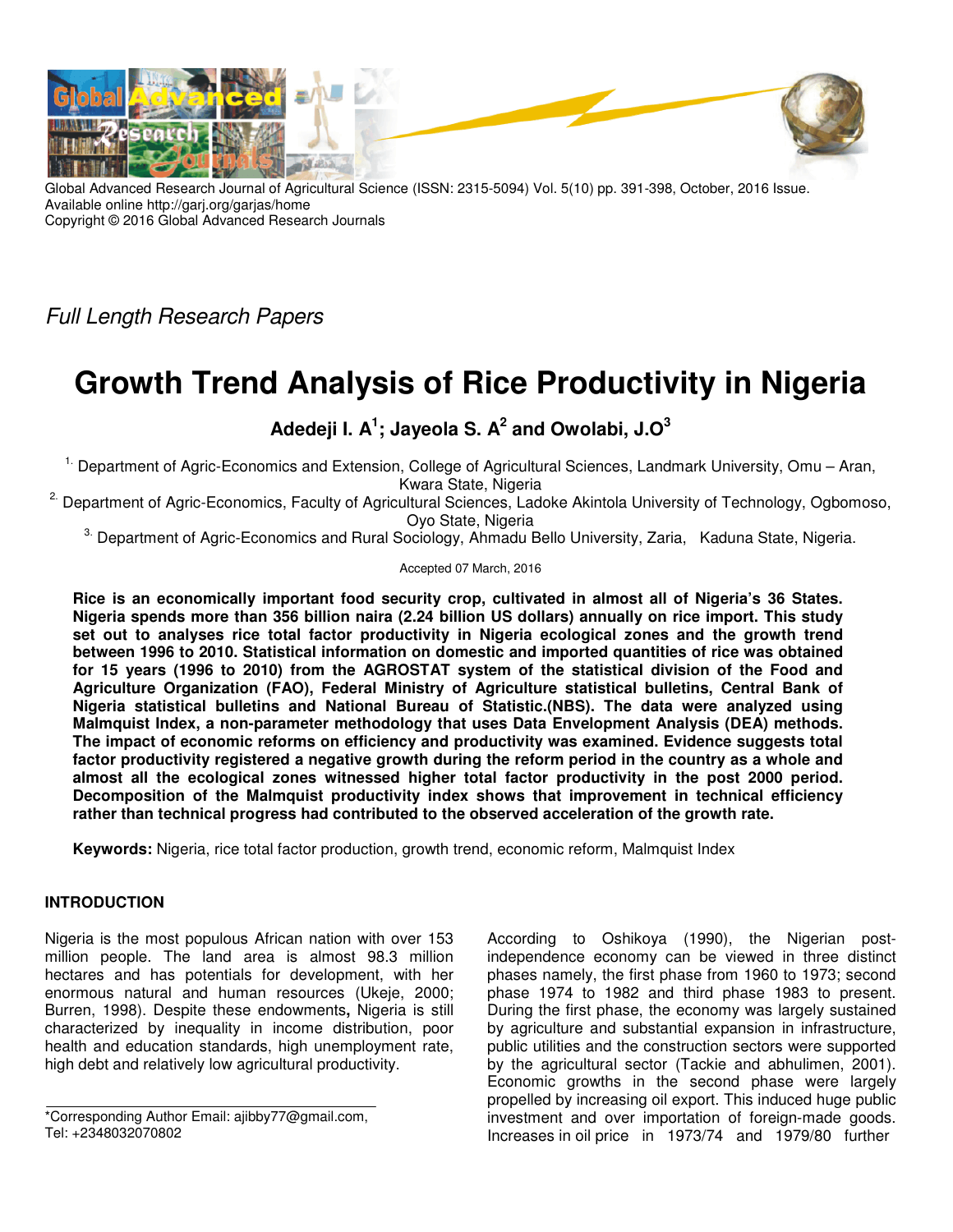precipitated huge transfer of wealth to the country. Consequently, the government embarked on the expansion of urban based construction, transportation, communication networks, and an ambitious construction of a new national capital territory in Abuja. Increases in public sector investment were also accompanied by expansion of general government consumption. As a result, aggregate expenditure exceeded domestics output by a large margin. In the second phase, agricultural took a back seat on the oil sector, contributing only 1% to export trade.

Due to the mismanagement of the resources in the second phase, the third phase witnessed serious economic deterioration, external debt crises, financial fragility, and rising inflation

Thus, rice has become a strategic commodity in the Nigerian economy. Consequently, the Nigerian government has interfered in the rice sector over the past few decades. Public policy in this respect has neither been consistent nor appropriate and domestic production has continued to lag behind demand. Given the current globalisation trend and an increasingly competitive world economy, Nigeria faces some strategic choices in relation to the rice economy (Nghiem, 1999).

In many parts of Africa, the major challenge facing agriculture is how to increase farm production to meet changing food needs without degrading the natural resource base. The agricultural sector is the most important in African economies employing as much as 50– 80 per cent of the labour force (Johnston, 1961). About two-thirds of the 627 million people living in Sub-Saharan Africa (SSA) depend on agriculture or agriculture-related activities for their livelihoods (Ehui and Pender, 2003). It is estimated that throughout the region, there are 236 million agricultural poor, which represents 60 per cent of the agricultural population and 80 per cent of the total number of poor in the region (Dixon et al., 2001). Therefore, agriculture continues to remain important in rural SSA and indicators of rural well-being are closely related to agricultural performance.

In most African countries, because of its importance in overall GDP, export earnings and employment as well as its forward and backward linkages to the non-farm sector, growth in the agricultural sector will continue to be the cornerstone of poverty reduction. Increased agricultural productivity and growth, driven by technology and investments, has a powerful dynamic effect that benefits the poor throughout the economy: directly through increased agricultural income and employment, and indirectly through increased food availability and lower food prices as well as through the demand created by increased agricultural incomes for non-farm goods and services produced by the very large, employment intensive nonagricultural rural economy.

However, importation of food is still needed to curb the increasing gap between food demand and food production. As shown by several studies, one of the most critical

problems in Africa today is how to increase agricultural production to meet increasing food demand arising from an increase in population pressure (Mensah, 1989; Timberlake, 1990; Pretty, 1995).

The decline in food and agricultural per capita production over the years has become synonymous with the region's stagnation, social decline and marginalization in the world. Unless renewed measures are taken by the governments and people of the region to dramatically increase agricultural production, there will be continued deterioration and stagnation.

In light of the general objective of attaining regional selfsufficiency in agricultural products, governments and institutions have sought strategies that would lead to higher levels of production. A key factor for a sustained increase of agricultural production is improvement of productivity.

The study seeks to achieve the following objectives:

• Examine the trends in rice production in Nigeria.

• Estimate the total factor productivity of rice production in Nigeria

• Identify the potential for further growth level in rice production

#### **METHODOLOGY**

The study was carried out in Nigeria, located in West Africa between latitudes  $4^0$  to 14<sup>0</sup> North and between longitude  $2^{0}2^{1}$  and  $14^{0}30^{1}$  . It is bounded to the north by the Niger Republic and Chad, in the west by Benin republic, in the east by Cameroon Republic and the south by the Atlantic Ocean. Nigeria has a land area of about  $923,769$ km<sup>2</sup>; a North-south length of about 1450km and west – east breadth of about 800km. Its total land boundary is 4047km while the coastline is 853km. This study was based on time series secondary data obtained from various sources spanning from 1970 -2011. Data are obtained from various AGROSTAT Bulletins which include various edition of National Bureau of Statistics review of external trade, National Bureau of Statistics summary and annual abstract of statistics, Central Bank of Nigeria's economic and financial review and an online database maintained by Food and Agricultural Organization (FAO).

The analytical techniques for this study involved the use of descriptive and inferential statistics; the descriptive statistics involved the use of graphs to examine the movement of various components of rice production while the Malmquist Productivity Index was used to examine the various component of total factor productivity of rice in Nigeria.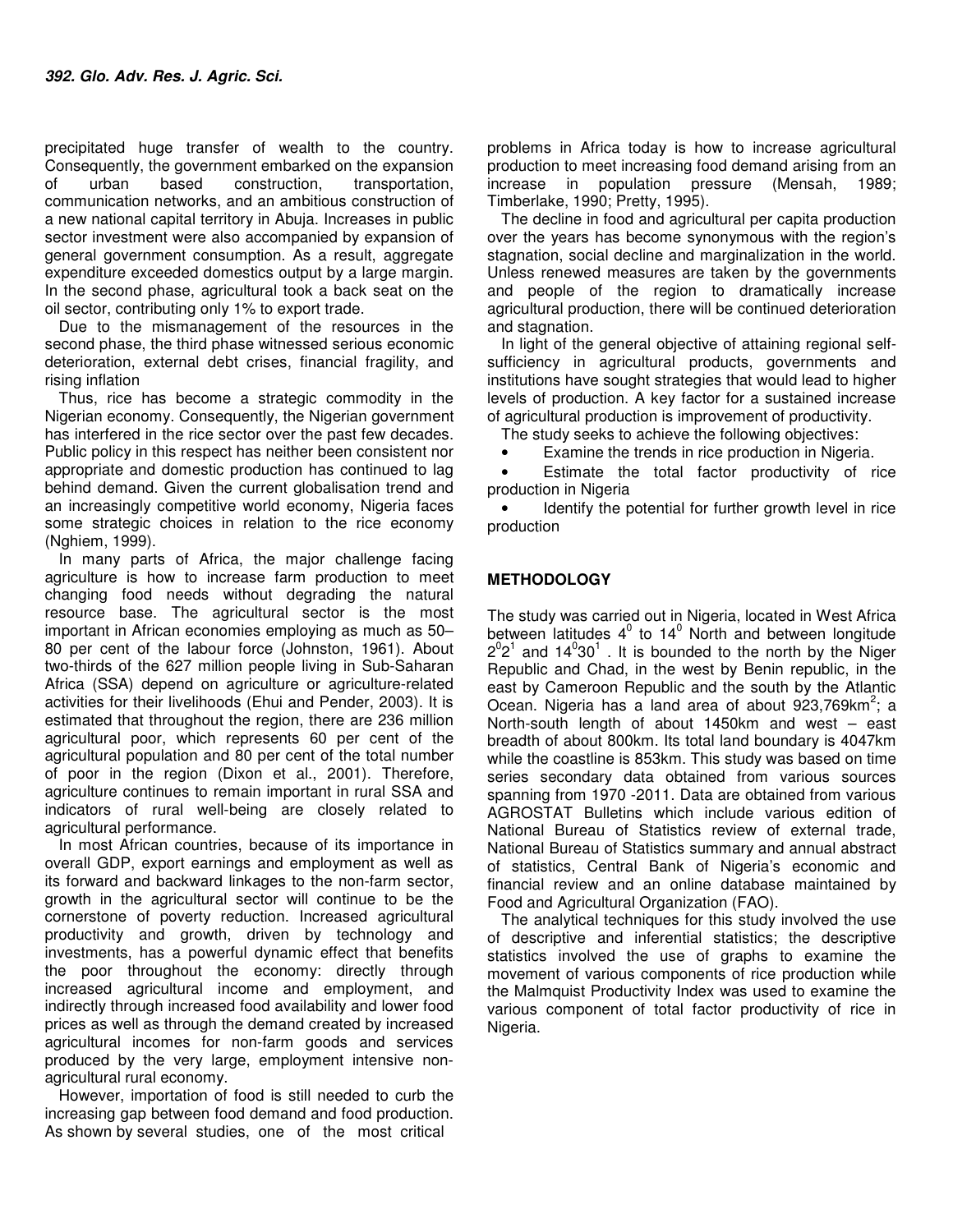#### **Model Specification**

#### **The Malmquist Productivity Index Measure of Total Factor Productivity**

This study adopted the Malmquist Productivity Index measure of Total factor productivity using Data envelopment analysis (DEA) following Ajetomobi (2009). The TFP measurement base on the Malmquist index was originally introduced in a consumer theory context as a ratio between two deflation or proportional scaling factors deflating two quantity vectors unto the boundary of utility possibilities (Malmquist, 1953). Caves, Christensen and Diwert (1982) later applied the distance function approach in a general production function framework while fare, Grosskoptf, Lindgren and Proos (1989) in a non DEA framework. The DEA framework is a natural approach which requires neither profit maximization nor cost minimization but only quantity data (Hjalmarsson and Veiderpass, 1992). The distance function can be defined in terms of inputs and outputs. An input distance function considers a production technology by looking at a minimal proportional contraction of input vector given an output vector while an output distance function vector given an input vector. The Malmquist productivity index (MPI), as proposed by Caves, et al (1982), allows one to describe multi-input and multi-output production without involving explicit price data and behavioural assumptions. The MPI identifies TFP growth with respect to two time periods through a quantitative ration of distance functions. In this study, output distance functions will be used. Assuming that for each time period t = 1, 2, ..., T,  $x_1 \in R_+^{\alpha}$  and  $y_e \in R_+^{\alpha}$  $R_{+}^{M}$  denote respectively an 1 X N input vector and an 1 x M his study adopted the Malmquist Productivity Index<br>neasure of Total factor productivity using Data<br>nvelopment analysis (DEA) following Ajetomobi (2009).<br>he TFP measurement base on the Malmquist index was<br>riginally introduc DEA framework. The DEA framework is a natural approach which requires neither profit maximization nor cost minimization but only quantity data (Hjalmarsson and Veiderpass, 1992). The distance function can be defined in ter

output vector for period t.  $(t=1,2, \ldots, T)$ . The set of production possibilities is given by the closed set, oduce y<sub>t</sub>}

$$
S_t = \{(x_t, y_t): x_t \text{ can pro } (1)
$$

Where technology is assumed to have the standard properties such as convexity and strong disposability, as described in Fare, Grosskopf, Norrisand Zhang (1994). The output sets are defined in terms of  $\mathsf{S}_\mathsf{t}$  as: denote respectively an 1 X N input vector and an 1 x M<br>ut vector for period t. (t=1,2, ..., T). The set of<br>uction possibilities is given by the closed set,<br> $S_t = \{(x_t, y_t): x_t \text{ can produce } y_t\}$ <br>(1)<br>re technology is assumed to have th

$$
P_t(x_t) = \{y_t : (x_t, y_t) \in S_t\}
$$
\n(2)

According to Shephard (1970), the output distance function in t for any productivity unit would be:

$$
\frac{d\mathbf{\hat{b}}}{\mathbf{0}}(x_t, y_t) = \inf \{ \theta: (y_t/\theta) \in P_t(x_t) \}
$$
\n(3)

Where: subscript "o" stands for "output oriented". The distance function was the Farell's reciprocal measurement (Farell, 1957). This distance function represents the smallest factor, θ by which an output vector  $y_t$  is deflated so that it can be produced with a given input vector  $x_t$  under period t's technology. That is,  $a_{\bullet}$  ( $x_t$ ,  $y_t$ ) provides a standardized average of distance of a unit in the provides a standardized average of distance of a unit in the<br>period t to frontier t of production set when inputs are 1957). This distance function<br>actor,  $\theta$  by which an output vector<br>in be produced with a given input<br>is technology. That is,  $\vec{a}$   $\vec{b}$  ( $x_t$ ,  $y_t$ ) constant. It will take the value of less than 1if the output vector y is an element of the feasible production set. It will take the value of 1 if y is located on the outer boundary of the feasible set value of greater that 1if y is located outside the feasible production set. The productivity change using technology of period t as reference is as follows: constant. It will take the value of less than 1if the outp<br>vector y is an element of the feasible production set. It w<br>take the value of 1 if y is located on the outer boundary<br>the feasible set value of greater that 1if y

$$
M_{\mathbf{0}}^{\mathbf{t}}\left(\mathbf{x}_{t},\mathbf{y}_{t},\mathbf{x}_{t+1},\mathbf{y}_{t+1}\right)=\frac{a_{\mathbf{0}}^{2}\left(\mathbf{x}_{t+1},\mathbf{y}_{t+1}\right)}{d_{\mathbf{0}}^{\mathbf{t}}\left(\mathbf{x}_{1},\mathbf{y}_{t}\right)}
$$

Similarly, we can measure MPI with period t+1 as reference as follows:

Similarly, we can measure MPI with period t+1 as  
reference as follows:  

$$
M_0^{\epsilon+1} \left( x_t, y_t, x_{t+1}, y_{t+1} \right) = \begin{bmatrix} d_0^{\epsilon+1} \left( x_{t+1}, y_{t+1} \right) \\ d_0^{\epsilon} \left( x_1, y_t \right) \\ 5 \end{bmatrix}
$$
In order to avoid choosing arbitrary period as reference,

Fare et al., (1994) specify the MPI as the geometric mean Fare geometric of the above two indices.

$$
\frac{M_{\mathbf{0}}}{d_{\mathbf{0}}^{2}\left(x_{t+1, y_{t+1}}\right)} \times \frac{(x_{t}, y_{t}, y_{t+1})}{d_{\mathbf{0}}^{2}\left(x_{t+1, y_{t+1}}\right)} \times \frac{x_{t+1}}{d_{\mathbf{0}}^{2}\left(x_{1, y_{t}}\right)} \times \frac{y_{t+1}}{d_{\mathbf{0}}^{2}\left(x_{1, y_{t}}\right)} = 0
$$

Equation (6) can be decomposed into the following two components, namely' efficiency change i index which measures the output oriented shift in technology between two periods and when it is greater or less than one, the exist some improvements or deterioration in the relative efficiency of this unit, the second component is the geometric average of both components and measures technical change between period t+1 and t. The first component in technical change measures the position of unit t+1 with respect to the technologies in both periods. The second component also estimates this for unit t. If the technical change is greater (or less) than one, then technological progress (or regress) exists. measures the output oriented shift in technology between<br>two periods and when it is greater or less than one, the<br>exist some improvements or deterioration in the relative<br>efficiency of this unit, the second component is t

$$
\mathsf{EFFCH} = \frac{d_{\mathbf{0}}^{\mathsf{z}+\mathbf{1}} \left(x_{\mathsf{z}+\mathbf{1}}, y_{\mathsf{t}+\mathbf{1}}\right)}{d_{\mathbf{0}}^{\mathsf{z}} \left(x_{1}, y_{\mathsf{t}}\right)}
$$
\n
$$
\frac{1}{\left(7\right)}
$$

and Type equation here.

TECHCH = 
$$
\frac{\left[ d_0^{\xi} \left( x_{t+1_{\infty} y_{t+1}} \right) \left( x_{t} y_{t+1} \right) \right]^{2}}{d_0^{\xi+1} \left( x_{t+1, y_{t+1}} \right)} X \frac{d_0^{\xi} \left( x_{t, y_{t}} \right)}{d_0^{\xi+1} \left( x_{1, y_{t}} \right)}
$$

In order to take congnisance of the return to scale In order to take congnisance of the return to scale<br>properties of the technology, Grifell-Lovell (1995) used a one input, one output example to illustrate that Malmquist index may not correctly measure TFP changes when Variable Return to scale (VRS) is assumed for the technology. Hence, Constant Return to scale (CRS) is technology. Hence, Constant Return to scale (CRS) is<br>imposed upon the technology used to estimate the example to illustrate that Malmquist<br>ctly measure TFP changes when<br>scale (VRS) is assumed for the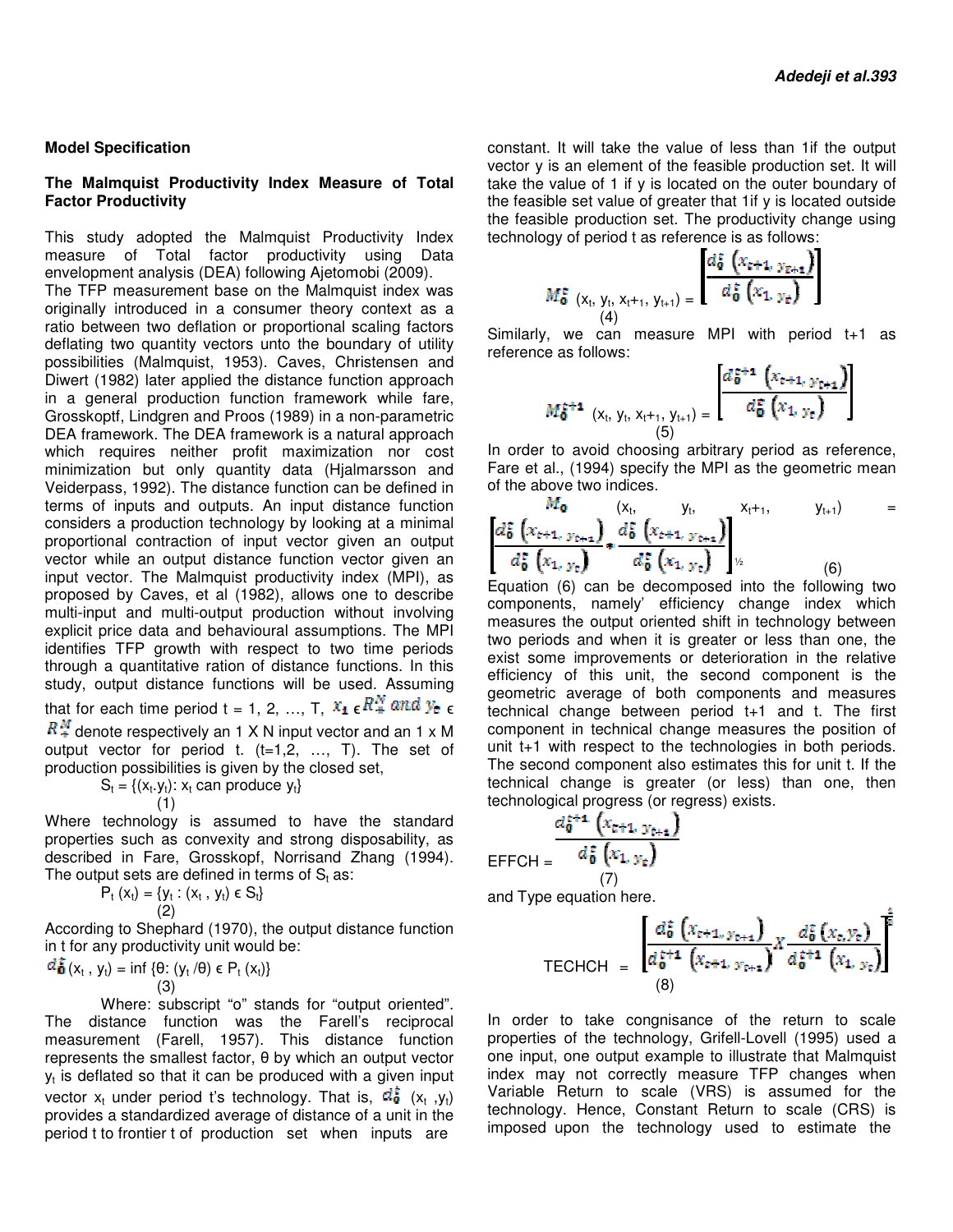| Year | $t-1$ | т     | $t + 1$ |  |
|------|-------|-------|---------|--|
| 1996 | 0.000 | 0.593 | 1.203   |  |
| 1997 | 0.434 | 0.584 | 1.106   |  |
| 1998 | 0.421 | 0.646 | 0.022   |  |
| 1999 | 0.462 | 0.042 | 0.646   |  |
| 2000 | 0.013 | 0.506 | 0.693   |  |
| 2001 | 0.432 | 0.494 | 0.597   |  |
| 2002 | 0.551 | 0.505 | 0.624   |  |
| 2003 | 0.462 | 0.491 | 0.551   |  |
| 2004 | 0.470 | 0.502 | 0.564   |  |
| 2005 | 0.511 | 0.509 | 0.747   |  |
| 2006 | 0.507 | 0.521 | 0.646   |  |
| 2007 | 0.465 | 0.522 | 0.000   |  |
| 2008 | 0.433 | 0.513 | 0.543   |  |
| 2009 | 0.429 | 0.524 | 0.559   |  |
| 2010 | 0.452 | 0.488 | 0.492   |  |

 **Table 1: Malmquist mean distances summary**

Source: Computed using FAO survey data

distance functions for the calculation of the Malmquist index for this study. There exist several methods of estimating the distance functions which makes up the Malmquist TFP index. The most popular and widely adopted in recent time has been the DEA-like linear programming (LP) methods suggested by Fare et. al (1994) and its parametric equivalent-stochastic frontier method. Given availability of panel data, Fare, et al, (1994) used DEA method to estimate and decompose the Malmquist TFP index. The DEA method is a non parametric approach in which the envelopment of decisionmaking units (DMU) can be estimated through LP methods to identify the best practice for each DMU. For the ith firm, Fare et al 1994 calculated four distance functions to measure TFP change between two periods. Assuming CRS technology in their analysis, the requires LPs are: t the distance functions which makes up the<br>t TFP index. The most popular and widely<br>in recent time has been the DEA-like linear programming (LP) methods suggested by Fare et. al<br>(1994) and its parametric equivalent-stochastic frontier<br>method. Given availability of panel data, Fare, et al, (1994)<br>used DEA method to estimate and decompose the<br>Malmqui tance functions for the calculation of the Malmquist<br>
lex for this study. There exist several methods of<br>
limating the distance functions which makes up the<br>
almquist TFP index. The most popular and widely<br>
opted in recen

$$
\begin{aligned}\n\left[d_{0}^{2}\left(x_{\varepsilon}, y_{\varepsilon}\right)\right]^{-1} &= \text{Max}_{\varnothing, \lambda}\varnothing \\
&= \text{Max}_{\varnothing, \lambda}\varnothing \\
&= 0 \\
x_{i, t} - x_{i}\lambda \geq 0 \\
\lambda \geq 0 \\
\left[d_{0}^{z+1}\left(x_{\varepsilon+1}, y_{\varepsilon+1}\right)\right]^{-1} &= \text{Max}_{\varnothing, \lambda}\varnothing. \\
&= \text{Max}_{\varnothing, \lambda}\varnothing. \\
&= \text{Max}_{\varnothing, \lambda} \varnothing. \\
&= 0 \\
\left[d_{0}^{z}\left(x_{\varepsilon+1}, y_{\varepsilon+1}\right)\right]^{-1} &= \text{Max}_{\varnothing, \lambda}\varnothing. \\
&= 0 \\
\left[d_{0}^{z}\left(x_{\varepsilon+1}, y_{\varepsilon+1}\right)\right]^{-1} &= \text{Max}_{\varnothing, \lambda}\varnothing. \\
&= \text{symmetry} \\
\text{S.t.} \quad -\varnothing y_{i, t+1} + Y_{i} \lambda \geq 0 \\
&= 0 \\
x_{i, t+1} - X_{t} \lambda \geq 0\n\end{aligned}
$$

$$
\lambda \geq 0
$$
\n
$$
\left[d_0^{\frac{1}{k}+1}(x_{\epsilon}, y_{\epsilon})\right]^{-1} = \text{Max}_{\varnothing, \lambda} \varnothing.
$$
\n
$$
\text{st} \qquad -\varnothing y_{i,t} + Y_{t+1} \lambda \geq 0
$$
\n
$$
x_{i,t} - X_{t+1} \lambda \geq 0
$$
\n
$$
\lambda \geq 0
$$

Where:  $\lambda$  is a N x 1 vector of a constant and  $\theta$  is a scalar with θ greater than 1

#### **RESULTS AND DISCUSSIONS**

#### **Descriptive Information**

The overall technical efficiencies was discussed in table 1, it indicate an overall positive trend over time for the sample states in Nigeria. The table shows the mean for the production of rice respectively. In Nigeria, there is a big increase in their productivity growth between the year 2001 - 2002 while in the year 1997 - 1998 experienced a negative trend in their productivity growth. table shows the mean for the<br>tively. In Nigeria, there is a big<br>ity growth between the year 2001<br>ar 1997 - 1998 experienced a

It is clearly shown in the table that there productivity growth in Nigeria is very low within the period considered. Nigeria experienced a big decrease of overall in term of their productivity growth. It is shown that t+1 were consistently efficient and lie on the best practice frontier during the efficient and lie on the best practice frontier during the<br>period after period considered especially 1996-1997, and 1997-1998. 1998-1999 was the lowest in terms of productivity growth. Productivity growth increased in year 2003-2004 basically because of the market reform on rice productivity promulgated by the Nigeria government. It 1998. 1998-1999 was the lowest in terms of<br>ctivity growth. Productivity growth increased in year<br>2004 basically because of the market reform on rice<br>ctivity promulgated by the Nigeria government. It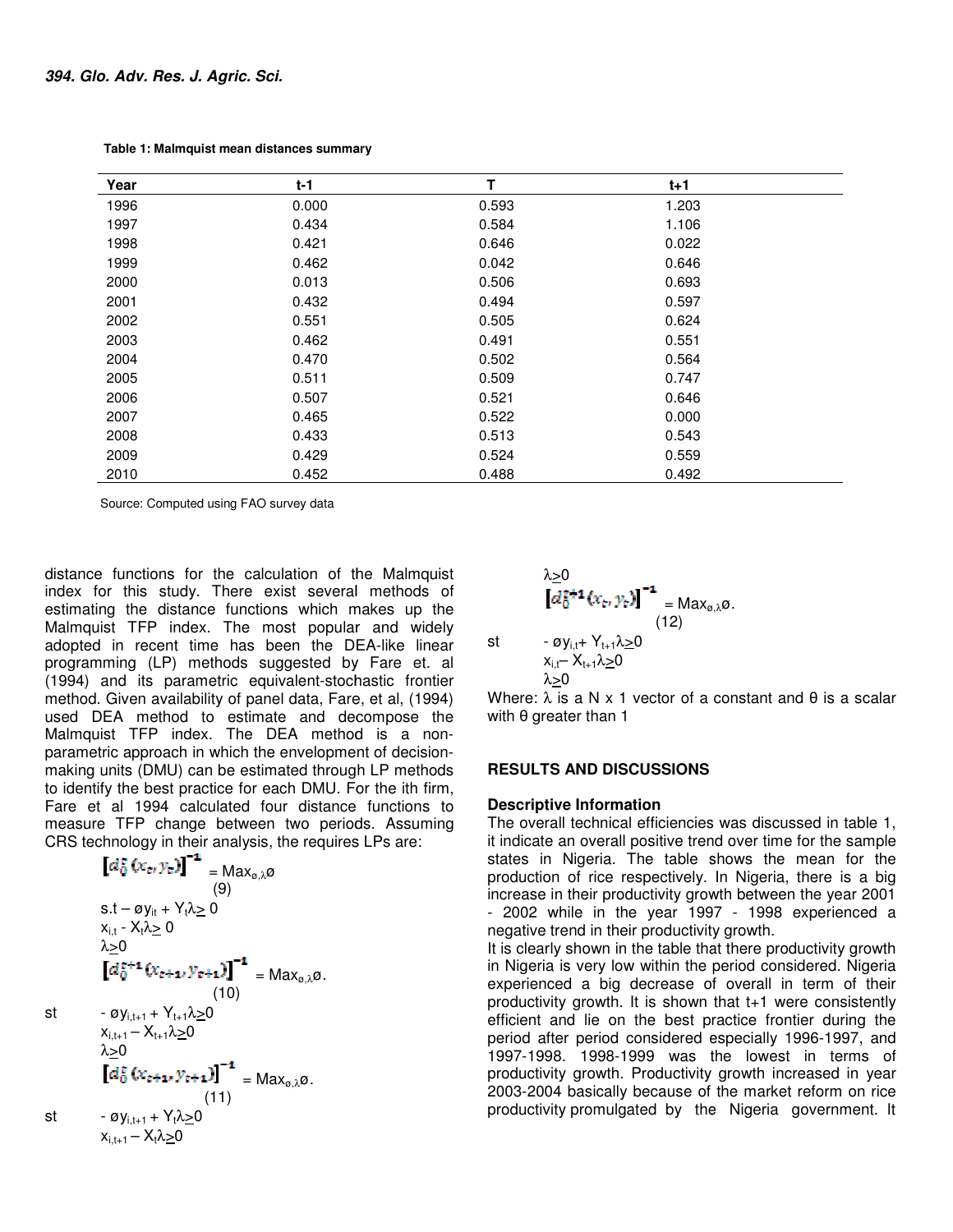| Years     | <b>Eftch</b> | Techch | Pech  | <b>Sech</b> | <b>Tfpch</b> |
|-----------|--------------|--------|-------|-------------|--------------|
| 1995-1996 | 0.983        | 0.584  | 1.000 | 0.983       | 0.574        |
| 1996-1997 | 1.137        | 0.583  | 1.000 | 1.137       | 0.663        |
| 1997-1998 | 0.026        | 39.235 | 1.000 | 0.026       | 1.002        |
| 1998-1999 | 28.351       | 0.024  | 0.835 | 33.933      | 0.690        |
| 1999-2000 | 0.987        | 0.824  | 1.031 | 0.933       | 0.813        |
| 2000-2001 | 1.029        | 0.875  | 1.019 | 0.957       | 0.901        |
| 2001-2002 | 0.982        | 0.876  | 1.020 | 1.009       | 0.861        |
| 2002-2003 | 1.024        | 0.909  | 1.015 | 0.963       | 0.931        |
| 2003-2004 | 1.012        | 0.929  | 1.006 | 1.009       | 0.941        |
| 2004-2005 | 1.016        | 0.879  | 1.006 | 1.005       | 0.893        |
| 2005-2006 | 0.997        | 0.878  | 1.006 | 1.010       | 0.875        |
| 2006-2007 | 0.881        | 0.901  | 1.006 | 1.110       | 0.898        |
| 2007-2008 | 0.999        | 0.921  | 1.045 | 0.934       | 0.911        |
| 2008-2009 | 0.811        | 0.856  | 1.002 | 0.982       | 0.631        |
| 2009-2010 | 0.923        | 0.934  | 1.608 | 1.303       | 0.913        |
| Mean      | 0.985        | 0.833  | 0.993 | 0.992       | 0.820        |

 **Table 2: Average Annual Changes of Index by State and Technology, 1995-2006** 

\*Effch = Efficiency Change Techch = Technical Change Pech = Pure Efficiency Change Sech = Scale Efficiency Change Tfpch = Total Factor Productivity Change.

reveals that total factor productivity registered a positive growth during the period in the country as a whole.

As shown in Table 1, the reform had the highest value in the 1997-1998 with a value added of 0.646 while it recorded the lowest productivity growth in the 2003-2004 respectively.

#### **Average Annual Changes of Malmquist Indexes**

The result in table 2 shows the average productivity growth on rice agriculture in Nigeria in between 1995-2006. On average, the efficiency change index (Effch) was 0.983 in 1995-1996 to 1.137 in 1996-1997 respectively, efficiency change index has highest mean in 1998-1999 with a value of 28.351 and this implies a growth in efficiency change and decline in technical efficiency which suggest that increase in total factor productivity in Nigeria rice agricultural production arose from the innovation in technology rather that the improvement in technical efficiency. The decrease in technical efficiency was partially due to the decline in scale efficiency as well as the fall in pure efficiency change for that year.

Among the years under this research study, 5 years 1998- 1999, 2000-2001, 2002-2003, 2003-2004 and 2004-2005 had a positive average growth rate in total productivity growth after the period considered. From the assumption of uniform agricultural technology for the 37 states (Table 2),

1997-1998 experienced the highest growth in technical change while other years had a negative average growth rate in technical change recall that a value greater than unity represents an improvement of efficiency and productivity. Therefore through out the period under the study only 1997-1998 recorded a positive growth in technical change that is above.

The component measures of (Pech C and Sech C) appears that both pure and scale technical efficiency have contributed to the growth of overall efficiency 2002-2003 had the highest in pure efficiency charge while its scale efficiency suffered the greatest decline in the country. 1998-1999 experienced the largest fall in pure efficiency while 1997-1998 had the largest fall in scale efficiency.

The positive evolution of scale efficiency suggests that the agricultural sector (Rice agriculture) succeeded in taking advantage of the growing size of the sector while the improvement we observed in pure technical efficiency over the study period, as predicted by theories of intra-form diffusion (Kalirajah and Shand 2001).

Scale efficiency experienced bug year by year fluctuation which inducing big fluctuations in the overall technical efficiency. This situation may be due to the large difference between states in performing scale efficiency change.

The table 2 further shows an average annual TFP growth of which is negative with a value of 0.820, this could have been better if the decrease in TFP had not been so intense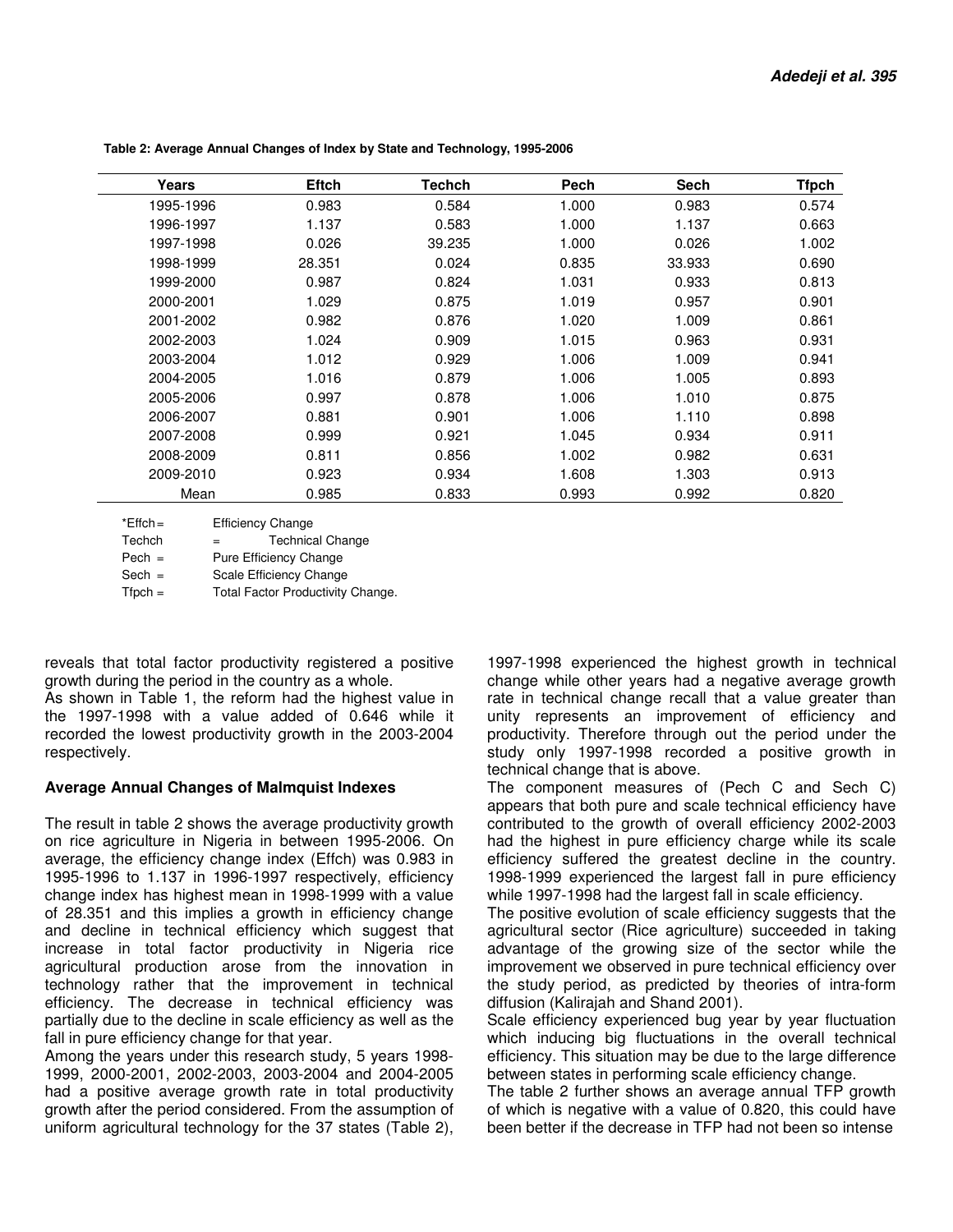

Graphical representations of the trend of efficiencies change over time are illustrated in figure 1

 **Figure 1: Evolution of efficiencies change over time** 



 **Figure 2: Evolution of total factor productivity change over time** 

during the period. The figures suggest gain in 1997-1998 which is 0.2%, but these gain are probably concentrated in a small subset of the states since both the indices of pure technical efficiency and scale efficiency present a reduction. With respect to the index of pure technical efficiency, the results indicate a constant in the dispersion in the distribution of states around the best practice during the first three years, but there is a reversal of the situation in 1998-1999. Analyzing the average performance in 1995- 2006, it becomes evident that the negative performance attributed to the technical charge index could be interpreted as a contraction of the best-practice frontier and that there is a decline in terms of pure technical efficiency.

#### **Mean Total Factor Productivity Change of Nigeria Ecological Zones**

Table 3 includes the mean values of measure of change in total factor productivity index and its components (efficiency change and technical change). Looking at the samples as a whole, the change in total factor productivity of the rice productivity of Nigeria was negative and on average it decreased by -0.15 percent annually.

Only tropical dry forest and tropical mountain forest experienced the greatest improvement in efficiency change at value of 1.0002 and 1.0868 respectively, while the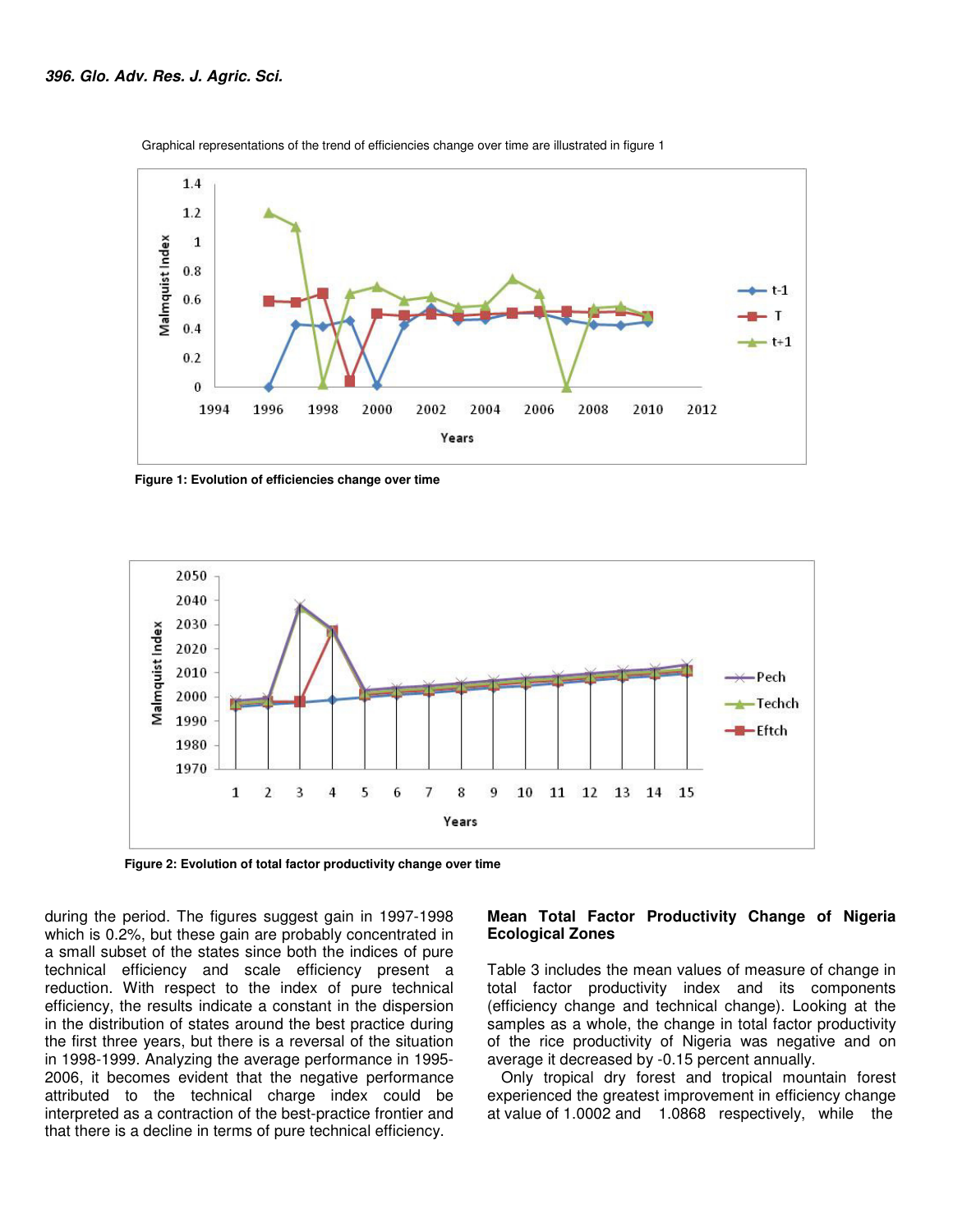**Table 3: Mean Total Factor Productivity Change of Nigeria Ecological Zones** 

| <b>Nigeria Ecological Zones</b> | <b>Effch</b> | <b>Techch</b> | Pech  | Sech   | Tfpch  |
|---------------------------------|--------------|---------------|-------|--------|--------|
| <b>Fresh Water Swamp</b>        | 0.9168       | 0.8760        | 0.922 | 0.924  | 0.799  |
| Sahel Savanna                   | 0.9748       | 0.8393        | 0.922 | 0.998  | 0.832  |
| Sudan Savanna                   | 1.0002       | 0.8060        | 0.993 | 1.006  | 0.805  |
| <b>Rain Forest</b>              | 0.9655       | 0.8285        | 0.922 | 0.9733 | 0.7985 |
| Guinea Savanna                  | 0.987        | 0.8162        | 0.992 | 0.9964 | 0.805  |
| <b>Mangrove Swamp Forest</b>    | .0868        | 0.8586        | 0.995 | 1.0914 | 0.940  |
| Mean                            | 0.985        | 0.8330        | 0.993 | 0.998  | 0.820  |

Source: Computed using FAO survey data (1996-2010)

 **Table 4: Comparison between technical efficiency change and technological change** 

| <b>Nigeria Ecological Zones</b> | Effch > Techchc | Techchc > Effchc |
|---------------------------------|-----------------|------------------|
| <b>Fresh Water Swamp</b>        | $\star$         |                  |
| <b>Sahel Savanna</b>            | $\star$         |                  |
| Sudan Savanna                   | $\star$         |                  |
| <b>Rain Forest</b>              | $\star$         |                  |
| Guinea Savanna                  | $\star$         |                  |

 $(*)$ = Yes  $() = No$ 

tropical rain forest recorded a negative growth in efficiency change with a value of 0.9168

Table 3 further showed that, the Techch (Technical Efficiency) had negative growth in technical change for most years. This shows technical progress resulted in very little improvement in its agricultural productivity. All the ecological zones in Nigeria had a negative technical change throughout the years -0.167 percent annually and also experienced a big decrease in overall pure technical efficiency change which further decomposed into scale efficiency change. The results showed that both the pure and scale efficiency have contributed to the growth of overall efficiency and this suggests that, in achieving high levels of technical performance over time, technical efficiency is not a long run constraint.

The little positive value of the scale efficiency (Table 3) in tropical dry forest and tropical moist forest suggests that the unorganized market reforms has succeeded in taking advantage of the growth in size in that ecological zones, while the constant or decline in pure technical efficiency over the period in that ecological zones, suggest that there was a learning process as predicted by theories of intraform diffusion (Kalirajan and Shard, 2001).

The constant fluctuation in pure technical efficiency and scale efficiency during the period contributed to the fluctuations in overall technical efficiency.

The total factor productivity change was negative (-0.18 percent per year). This suggests that for the sampled states all the component of total factor productivity has been the main constraint of achievement of high levels of total factor productivity during the reference period.

#### **CONCLUSION AND RECOMMENDATIONS**

The findings of the study reflect that annual rate of productivity growth has been higher in the period as compared to the pre-forms period, the composition of productivity growth into technological change and efficiency change reveals that the latter has played a major role in the period. The period had also witnessed a decline in the pace of technical regress and a number of the ecological zones have in fact reported technological progress during the same period.

The observed technical regress may be due to deterioration in the quality of inputs, an issue that need to be addresses. Poor performance in technical efficiency and total factor productivity in many ecological zones in Nigeria indicated a great potential for Nigeria to increase agricultural productivity through improved technical efficiency.

Furthermore, continuously expanding market economy and enhancing rural education may also help farmers to adopt new technology to improve technical efficiency and productivity that helps increase efficiency, transfer technology, implement best agricultural practices and